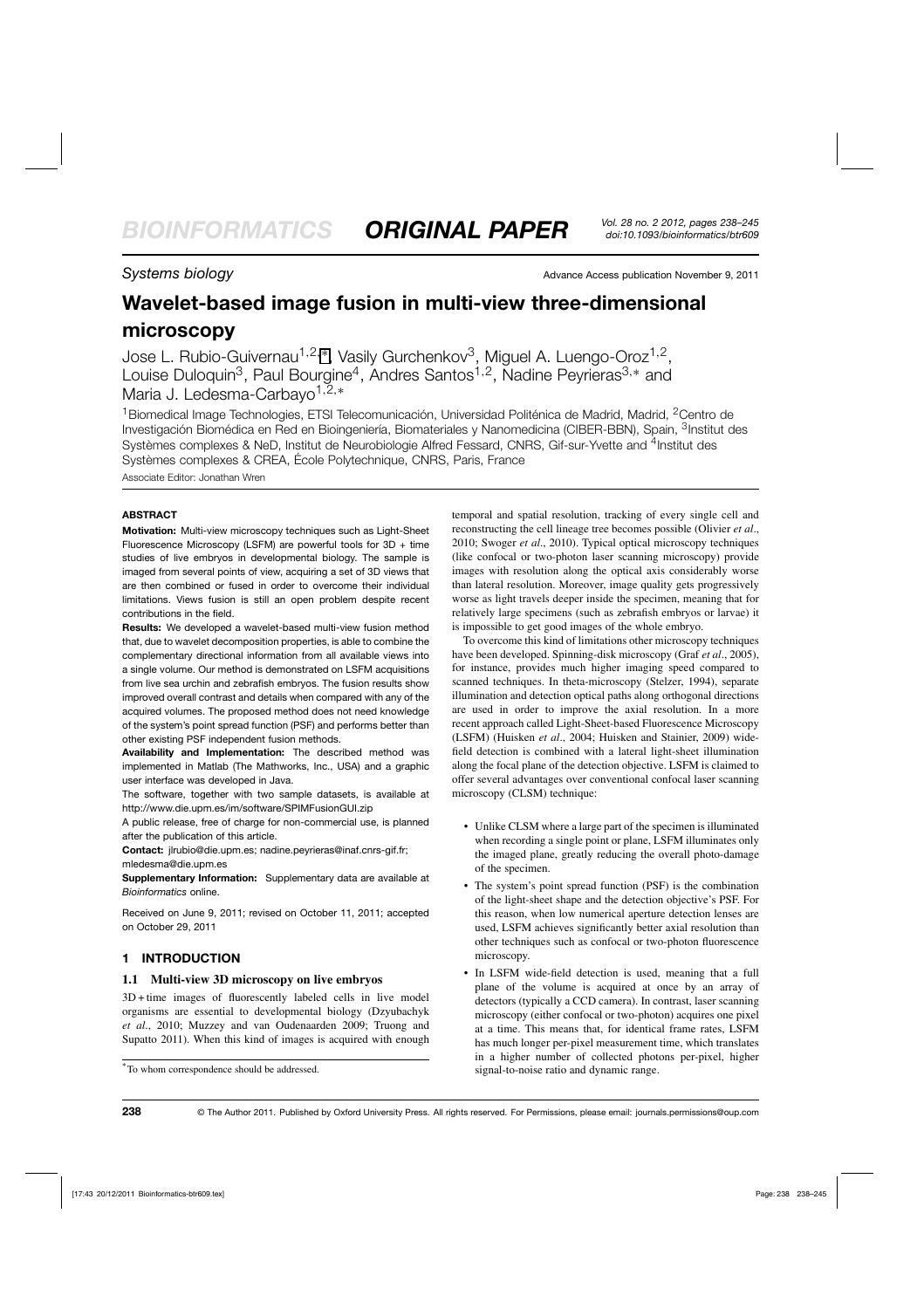

**Fig. 1.** A rendering of the fusion of the three different views of a sea urchin embryo, acquired at ∼20 h post-fertilization (hpf) is shown at the center. Renders of the individual views are shown in a smaller scale around the fusion.

Another important feature of typical LSFM implementations is their ability to perform multi-view imaging, i.e. to obtain several volumes of the sample with different orientations. This is usually achieved by mounting the specimen under study on a rotating stage, and it takes advantage of the large working distance of water dipping lens objectives or of relatively low NA objectives, which makes the implementation of the rotation stage easier. Each view is a 3D volume formed as a stack of planes acquired sequentially. General schemes of LSFM can be found in the literature (Huisken and Stainier, 2009) and in Supplementary Figure S1. Such multi-view acquisition capability is desirable because, despite the previously mentioned advantages of LSFM over other fluorescence microscopy techniques, single views still show a series of problems (see Supplementary Fig. S2), like an axial resolution still worse than in plane resolution, slices increasingly dim and blurred with depth, etc., which will be further described below.

# **1.2 Multi-view fusion techniques**

The multi-view imaging capability of LSFM provides extra information with respect to a single-view approach, as those regions of the specimen that are acquired with lower quality in one view will appear sharper and brighter in a different view.

To be fully useful, the information of the sample distributed among several volumes by multi-view imaging should be combined into a single volume (Fig. 1). Several techniques have been recently proposed for this task (Krzic, 2009; Preibisch *et al*., 2008 ; Swoger *et al*., 2007; Temerinac-Ott *et al*., 2011).

One approach is to pose the problem as a multi-view deconvolution, which can be solved using extensions of classic iterative deconvolution algorithms like Richardson–Lucy (Krzic, 2009) or Maximum A Posteriori (Swoger *et al*., 2007) to the multi-view situation, by updating the estimate using one view at a time.

This kind of algorithms performs fine when the actual PSF is well approximated and used in the deconvolution process. Its main drawback is precisely the need for a good estimate of the PSF, which is particularly difficult to obtain when the PSF is spatially variant as observed in the LSFM imaged volume due to the shape of light sheet and thickness of specimens. In (Temerinac-Ott *et al*., 2011) a spatially variant Richardson–Lucy is proposed, where the PSF is dynamically estimated based on fluorescent beads embedded in the sample. Finally, it is worth mentioning that PSF-based algorithms require an extremely precise registration of the views.

A different approach called content-based fusion (Preibisch *et al*., 2008) was recently proposed in which the fused volume is the weighted average of all the available views, using the local entropy of each view as weights. This method is very fast and the results provided show clear improvement with respect to each of the acquired views.

We propose here an alternative method for multi-view fusion on the Discrete Wavelet Transform (DWT) (Mallat, 2008) space. An advantage of such approach when compared to multi-view deconvolution is the fact that it does not require a PSF estimate.

Moreover, due to the use of multi-band transforms that decompose each acquired view onto several scales and orientations, our method is able to select the best view independently along each band and can thus be considered as a multi-scale and multi-orientation contentbased fusion.

This enhanced orientation discrimination feature is very valuable for LSFM data, as in a given region of the sample two or more views often provide useful information, each one along a different orientation (an example of such situation is provided in Supplementary Figure S3). In this kind of situation, the image-space weighted average performed by the content-based fusion method is unable to independently discriminate directional information components on each view, while the proposed method can do so by working in the wavelet-space.

# **2 METHODS**

# **2.1 Problem description**

The proposed method is designed to deal with the multi-view volume fusion problem in LSFM. There are mainly two ways in which different 3D fluorescence microscopy acquisitions can be complementary in a multi-view setting (Swoger *et al*., 2007):

• Even though LSFM offers a relatively small axial PSF, due to the use of orthogonal illumination and detection axes, axial resolution remains usually worse than in-plane resolution. The in-plane and axial resolution throughout the specimen's volume change roles while it rotates around an axis orthogonal to the detection axis. Two orthogonal views offer the most complementary information in terms of PSF.

For highly diffusive samples (which applies to living tissues even when relatively transparent) excitation and emission light far from the excitation and detection objective respectively gets severely attenuated/absorbed as it travels through the sample, which results in increasingly degraded image quality deeper into the sample. For large specimens such as the zebrafish embryo or larva, each view will contain useful information for less than half of the sample. The complementarity of views taken from different angles to compensate for this effect is quite clear.

The goal of our method is to take a set of volumes, each one corresponding to a different view of the same sample (e.g. live embryo or larva of chosen animal models), and combine the complementary information available in all of them to create a new *fused* volume of a better overall quality than any original view alone.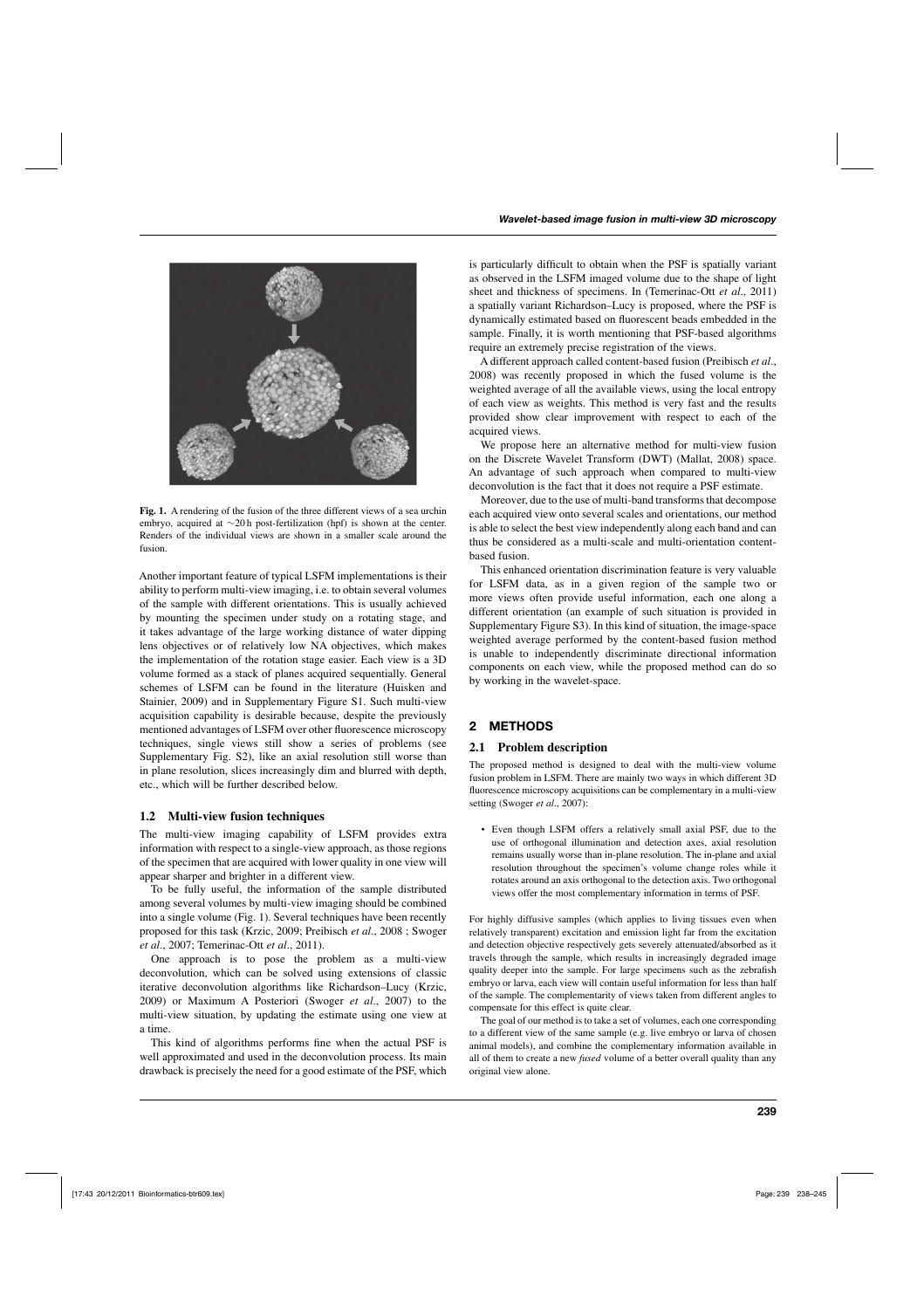

**Fig. 2.** Overview of the pre-processing workflow. On the left (**a**) and on the right (**b**) we find the two possible registration methods, while the final step is depicted in the middle (**c**). For gray-level registration (**a**) two additional steps are performed: automatic cropping and pre-alignment, while bead-based registration (**b**) is directly performed on the acquired volumes. With either registration, the output of this step is a total transformation matrix for each of the input volumes, which is then used (**c**) to create the registered volumes and masks that will be passed to the fusion method. Both the registered volumes and the masks are padded as needed so that all of them have the same dimensions and all their information is preserved.

#### **2.2 Pre-processing**

Several pre-processing steps might be performed before applying the fusion method to the data, e.g. cropping the volumes and, for very large datasets, down-sampling the in-plane resolution to lower the computation time. However, the only necessary step that must be performed before the fusion is the alignment or registration of all the acquired views, because any miss-registration will lead to artifacts in the final fused volume.

The rotation angle of the sample mount is known from the acquisition setup. But it only provides a coarse estimation of the actual transformation between views. Several artifacts including the lack of precision and accuracy in the rotation calibration and operation (Krzic, 2009) make a fine registration necessary.

Fine registration of LSFM images is quite challenging, as the depthdependent blurring means that the registration procedure is complicated by information differences between the views. Furthermore, for large specimens, some regions can be totally obscured because of light scattering as described above. To face these problems, more views might be required to ensure sufficient overlap of usable information and external cues such as fluorescent beads in the mounting medium might be required (Preibisch *et al*., 2010). Two different approaches have been used during this work, depending on the characteristics of the dataset:

- A bead-based affine registration algorithm (Preibisch *et al*., 2010) was used for datasets with fluorescent beads embedded in the mounting medium around the specimen.
- A gray-level affine registration algorithm (Thevenaz *et al*., 1998) for datasets with no fluorescent beads, which uses just the information from the image intensity values.

For small embryos such as sea urchin, bead-less sample preparation and thus gray-level registration is preferred. However, 3D volumes acquired from large embryos like zebrafish show extensive blurring and eventually little overlap between views, and we confirm that the bead-based registration proposed previously (Preibisch *et al*., 2010) is a useful strategy. The detailed pre-processing scheme used for each of the registration approaches is depicted in Figure 2.

For the gray-level registration, each of the acquired volumes is first automatically cropped in order to reduce as much as possible the data size and thus the time and memory consumption of the registration. Due to the low noise level of LSFM images, their background is quite uniform and such automatic cropping works well. Each cropped volume is then prealigned according to the rotation step configured during the acquisition, and the pre-aligned volumes are then passed to the gray-level affine registration algorithm. The transformation matrices corresponding to pre-alignment and

fine registration are then composed to produce the total transformation matrix of each input volume.

On the other hand, when bead-based registration is selected no initial cropping is used, mainly because it would not make sense to remove the beads needed for the registration algorithm to perform its task. No prealignment step is needed either for this kind of registration, as it performs well directly on the acquired volumes. Once the total transformation matrix has been computed for each of the views (by composing pre-alignment and fine registration matrices in the gray-level case, or directly obtained from the bead-based registration otherwise) they are applied to the original views in order to obtain the registered volumes, which are padded as needed in order to make all of them have the same dimensions. In parallel to this transformation, binary masks are also computed that indicate which voxels of each registered volume contain actual acquired data. These masks will be later used to prevent border artifacts, as it will be further explained later.

In both approaches, the first view is arbitrarily chosen as a reference, and either registration method is used to compute the affine transform matching it with the other views. When all the views have been brought to the reference frame coordinate system, the fusion process can start.

### **2.3 3D wavelet fusion**

There is a family of techniques named image fusion (Piella, 2003), typically used on 2D images, which can effectively combine information from different sources into a single composite image.

Among these techniques, wavelet-based image fusion (Li, 1995) is one of the most widely used, and has already found some applications in biomedical imaging (Rajpoot *et al*., 2009).

The main idea behind this approach is to take advantage of the properties of multi-band image decomposition schemes like the discrete wavelet transform. In this kind of decompositions, an input image (or volume)  $X^0$  is decomposed onto several bands (each one corresponding to a specific scale and orientation, for instance)  $W(X^0) = \{Y^1, \ldots, Y^K, X^K\}$ , where  $Y^k$ ,  $k = 1...K$  are the different bands in which the image is decomposed and  $X^K$  is the residual low-pass approximation of  $X^0$ .

Salient features in the input image  $X^0$  become high-energy coefficients in at least one of the decomposition bands  $Y^k$ , while smooth regions become low- or zero-energy coefficients. So, roughly speaking, by applying a common multi-band decomposition to all the input images available, and then choosing the highest energy coefficients, a fused image combining salient features from all input images is obtained.

The detailed process is outlined in Figure 3a and the different steps are further described below. Before explaining the different steps, we recall the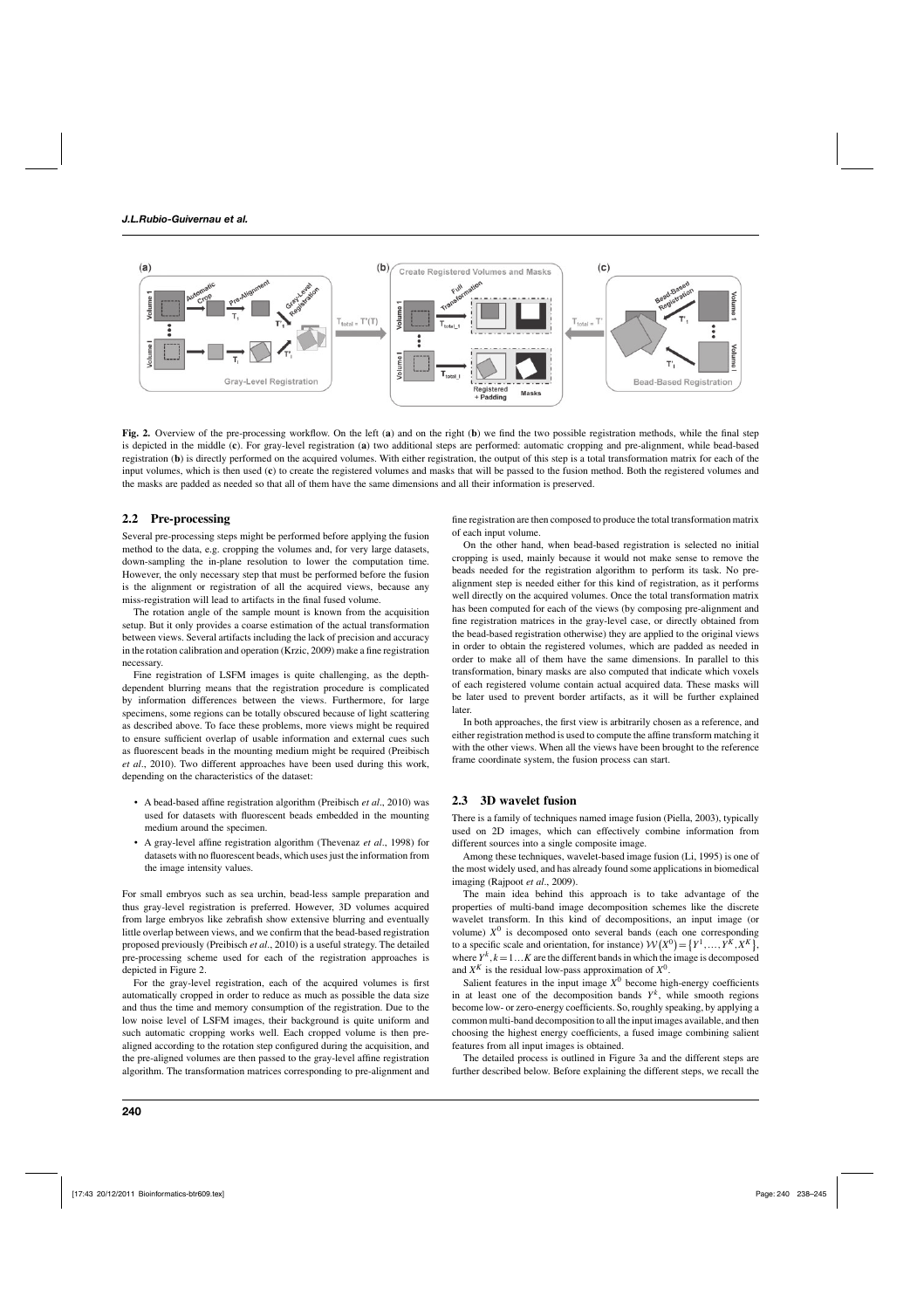

**Fig. 3.** (a) Overview of the proposed fusion method. The inputs are a set of volumes containing the registered views  $X_i^0$  ( $i=1...N$ ) and a corresponding set of masks  $K_i^0(i=1...N)$ . Each of the registered views is then passed to the wavelet transform of choice, generating the wavelet decomposition bands  $Y_i^{n,m}$ (where  $n=1...N$  is the scale index and  $m=1...7$  the orientation index) and the low-pass approximation residuals  $X_i^N$ . In parallel the masks are also processed to get the multi-level masks  $K_i^n(n=1...N)$  needed later. An activity measure  $a_i^{n,m}$  is computed for each of the wavelet coefficients, and by looking at those activity measures together with the multi-level masks the decision maps  $\mathcal{M}_i^{n,m}$  are computed. Finally, the wavelet coefficients are combined according to the decision maps, giving place to the fusion decomposition  $\left\{Y_F^{1,1},...,Y_F^{N,7},X_F^N\right\}$ , and by applying the inverse transform we get the fused volume  $X_F^0$  as output. (**b**) Wavelet decomposition example of a 2D slice, using three scales and three orientations, resulting in nine bands ( $N = 3$  and  $K = 9$ ). Although in this work we use undecimated wavelet transform, for illustration purposes this figure represents the classical decimated wavelet transform.

inputs of the fusion method:

- A set of *I* volumes  $X_i^0$  ( $i = 1...I$ ), each of them containing a different 3D view of the specimen, which have already been registered, using the first volume  $X_1^0$  as reference.
- The corresponding set of binary masks  $K_i^0$ , each of them indicating which voxels on each of the volumes  $X_i^0$  contain relevant information. These masks are used, for instance, to tell which voxels of a registered volume come from the actual transformed volume, and which ones are just padding, allowing us to avoid border artifacts due to incomplete specimen coverage in some of the views.

*Transform input volumes*: we first apply the wavelet transform of choice to each of the input volumes:  $W(X_i^0) = \{Y_i^1, \ldots, Y_i^K, X_i^K\}$ , where  $i = 1...I$  is the view index. Depending on the specific wavelet transform chosen, there will be a different number and arrangement of the bands. If 3D DWT is selected, we get 7 different orientations on each scale, so when *N* scales are used during the decomposition, we end up with  $K = 7 \cdot N$  bands. In this case it is more practical to index the bands by scale  $(n=1...N)$  and orientation  $(m=1...7)$ :

$$
\mathcal{W}\left(X_i^0\right) = \left\{Y_i^{1,1}, \dots, Y_i^{n,m}, Y_i^{N,7}, X_i^N\right\}
$$

Figure 3b shows an example of the decomposition of a single slice of a LSFM Volume, using a 2D DWT with three scales  $(N=3)$  and three orientations on each scale, resulting in  $K = 3 \cdot N = 9$  bands.

The size of the bands will depend on the precise wavelet transform used. For instance, when using decimated DWT, the bands' size is halved on each level, so that the total number of elements in the whole decomposition  $W(X_i^0)$  is always equal to that of  $X_i^0$ . On the other hand, undecimated implementations of DWT, keep the size of each  $Y_i^{n,m}$  and  $X_i^N$  equal to  $X_i^0$ 's size, so each additional level increases the total number of elements

in the decomposition. Undecimated implementations are usually preferred for fusion applications due to its shift-invariance property (Amolins *et al*., 2007; Gonzalez-Audicana *et al*., 2004; Redondo-Tejedor, 2007).

*Generate multi-scale masks*: parallel to the transformation of the input volumes, the corresponding masks are processed in order to prepare adequate multi-scale masks:  $K_i^n$  ( $n = 1...N$ ). These multi-scale masks are designed to ensure that only valid voxels from the input volumes are taken into account when generating the fused volume.

For this purpose we define the *support* of any given wavelet coefficient  $(Y_i^{n,m}(\cdot)$  or  $X_i^n(\cdot)$ ), as the set of voxels in the corresponding input volume which get involved in the computation of said coefficient. The size of the *support* will depend on the scale *n* and on the wavelet family used. When using *haar* wavelets, for instance, the support will be a  $2 \times 2 \times 2$  sub-volume for coefficients in scale 1, a  $4 \times 4 \times 4$  sub-volume for scale 2, and so on.

If we denote by  $S(X_i^n(\cdot))$  the support of the coefficient  $X_i^n(\cdot)$ , the multiscale masks are built so that  $K_i^n(\cdot)$  takes the value 1 if the original mask  $K_i^0$ is equal to 1 at all the voxels *v* belonging to  $S(X_i^n(\cdot))$ , and otherwise it takes the value 0, that is:

$$
K_i^n(\cdot) = \begin{cases} 1 & \text{if } K_i^0(v) = 1, \forall v \in S \left( X_i^n(\cdot) \right) \\ 0 & \text{otherwise} \end{cases}
$$

Supplementary Figure S4 shows an example of how the use of these multilevel masks prevents the appearance of artifacts when some of the acquired views do not fully cover the specimen.

*Measure activity*: the next step is to compute an activity or saliency measure at every location of each band from all the wavelet decompositions. This will later be used to decide which of the wavelet coefficients are related to salient features in the input volumes, so that they should be included in the fused volume. A common and simple choice, providing very good results,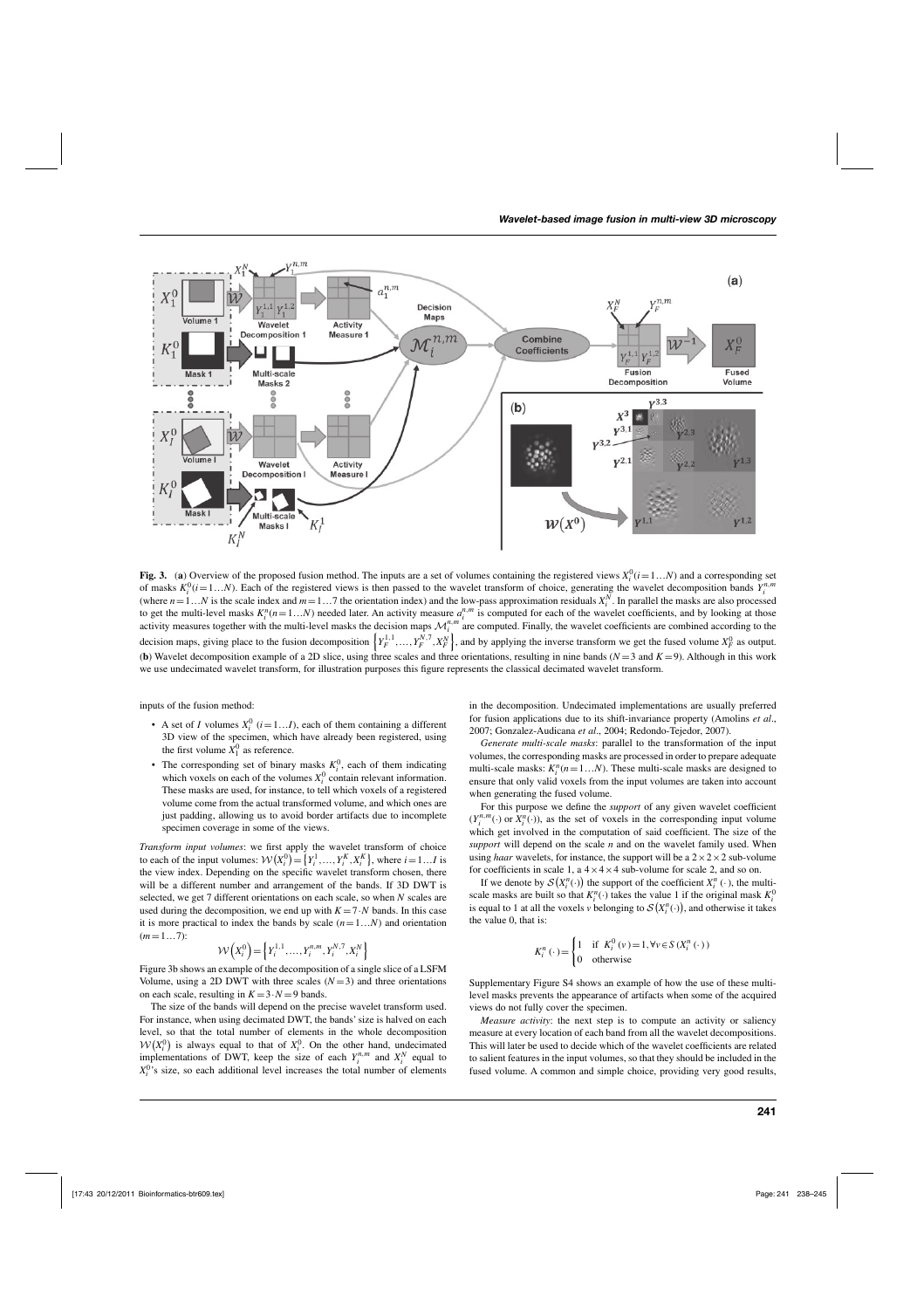is to use the energy or the module of wavelet coefficients. In this context, the activity measure for any given wavelet coefficient  $Y_i^{n,m}(\cdot)$  is:

$$
a_i^{n,m}\left(\cdot\right) = \left|Y_i^{n,m}\left(\cdot\right)\right|
$$

*Computation of decision maps*: this is the most important step in the process depicted in Figure 3a, and it might be considered the core of the fusion method. We mean by decision maps the weights that define how, for each location in every band of the wavelet decompositions (including the residual low-pass approximation), the coefficients from all the input volumes are combined to create the fused volume.

As already mentioned, these kind of methods aim at keeping the most salient features, at different scales and orientations, among the input volumes. Having the activity measure from the previous step, a straightforward way to implement such behavior is to create decision maps  $\mathcal{M}_i^{n,m}$  that, for each location, scale and orientation, select the maximum activity measure from the different input volumes. The multi-level masks are taken into account in order to avoid selecting coefficients whose support includes non-valid voxels from the input volumes. This can be achieved with the following decision map equation:

$$
\mathcal{M}_i^{n,m}(\cdot) = \begin{cases} 1 & \text{if } a_i^{n,m}(\cdot) \cdot K_i^n(\cdot) = \max_{j=1...J} \left[ a_j^{n,m}(\cdot) \cdot K_j^n(\cdot) \right] \\ 0 & \text{otherwise} \end{cases}
$$

However, this definition is not adequate for using on every decomposition band. For instance, depending on the size of the objects present in the input volumes, some scales of their wavelet decomposition might be dominated by noise, so selecting the maximum coefficients on those bands would lead to increased noise in the fused volume. As an alternative for bands featuring noisy components, selecting the minimum activity coefficients instead of the maximum leads to better results. Supplementary Figure S5 shows a comparison demonstrating how using minimum activity selection on some bands can improve the results.

In order to take full advantage of the orientation and scale discrimination capability of the wavelet transform, it is necessary that the decision maps are able to select, in a given region of the image space, information from different views for different decomposition bands. In this sense, the local entropy maps used in content-based fusion, as seen in figure 6 from (Preibisch *et al*., 2008), are too smooth. For this reason, in this work more *local* decision maps like the ones we just defined are preferred. In order to support this statement, in Supplementary Figure S6 we show the result of combining wavelet decomposition with local entropy maps, which gives results almost identical to content-based fusion itself.

With respect to the low-pass approximations corresponding to each input volume, they should contain similar information after extracting the relevant features into the different bands. For this reason it is usually preferred to average all the low-pass approximations, taking into account only those coefficients whose associate multi-level mask equals 1, which can be implemented by defining a different decision map equation, which is simply:

$$
\mathcal{M}_i^{n,m}\left(\cdot\right) = \frac{K_i^n\left(\cdot\right)}{\sum_{j=1}^I K_j^n\left(\cdot\right)}
$$

Other possible strategies are easy to incorporate into the framework by just creating alternative definitions of the decision maps.

*Combination of wavelet coefficients*: once the decision maps are ready, the next step is to combine the coefficients from all the input volume decompositions, generating the wavelet decomposition of the fused volume:

$$
Y_{F}^{n,m}\left(\cdot\right) = \frac{\sum_{j=1}^{I}\left(\mathcal{M}_{j}^{n,m}\left(\cdot\right)\cdot Y_{j}^{n,m}\left(\cdot\right)\right)}{\sum_{j=1}^{I}\mathcal{M}_{j}^{n,m}\left(\cdot\right)}
$$

As for the residual low-pass approximation of the fused volume  $X_F^N$ , it is computed in the same way by averaging the low-pass approximations of all the available volumes  $X_i^N$ ,  $i = 1...I$ .

*Inverse transform*: finally, the wavelet decomposition generated in the previous step is inverted to get the final fused volume.

$$
\mathcal{W}^{-1}\left(\left\{Y_F^{1,1},\ldots,Y_F^{n,m},Y_F^{N,7},X_F^N\right\}\right)=X_F^0
$$

**Table 1.** Performance evaluation of both registrations and both fusion methods

| Step         | Method        | Time (min/view) | Fixed Time (min) |
|--------------|---------------|-----------------|------------------|
| Registration | Gray-level    | 24.5            |                  |
|              | Bead-based    | 1.8             |                  |
| Fusion       | Wavelet       | 64.7            | 19.2             |
|              | Content-based | 1.5             |                  |

All tests were performed on a Intel® Xeon® E5506@2.13 GHz with 48 GB RAM.

**Table 2.** Acquisition parameters for the two datasets used for this work

| Animal<br>[Dataset ID]         | Objective                           | Volume size<br>(voxels) | Voxel size $(\mu m)$                                                       | No. of<br>views<br>[angle] | No. of<br>time<br>steps |
|--------------------------------|-------------------------------------|-------------------------|----------------------------------------------------------------------------|----------------------------|-------------------------|
| Sea urchin<br>[090916eS]       | <b>Zeiss</b><br>$40\times10$ .0NAW  |                         | $972 \times 972 \times 82$ 0.185 $\times$ 0.185 $\times$ 1.85 3 [120°] 406 |                            |                         |
| <b>Zebrafish</b><br>[100728aS] | <b>Zeiss</b><br>$10\times 70.3$ NAW |                         | $600\times600\times111$ 1.48 $\times$ 1.48 $\times$ 5.55                   | $5172^{\circ}$ ]           | 281                     |

#### **2.4 Algorithm implementation and performance**

The whole algorithm has been implemented in MATLAB $\mathbb{B}$ , using a custom 3D extension of its undecimated discrete wavelet transform implementation (swt and iswt functions).

Table 1 summarizes the time consumed by the two main parts of the overall process: registration and fusion. Times are provided for the two registrations used and for both the proposed fusion method and the content-based fusion included in the 'SPIM Registration' plug-in of Fiji (http://www.fiji.sc).

The results are averages based on several timesteps from each dataset, and to allow comparison despite different volume sizes, times have been normalized to a common volume size of  $600 \times 600 \times 600$ . For wavelet-based fusion, the final inverse transform step is independent of the number of views, so the time has been split in a per-view time plus a fixed time.

The current implementation of the proposed method is quite more timeconsuming than content-based fusion. We expect a 5- to 10-fold reduction in computation time when the method is recoded in C. Besides all the process is based on filters implemented as convolutions with rather small kernels, so the code should greatly benefit from parallelization schemes.

#### **2.5 Dataset description**

Datasets used in this work were acquired using a Digital Scanned Light-Sheet (DSLM) version of the LSFM microscope (Keller *et al*., 2008) where the light sheet is generated by scanning a light beam instead of using a cylindrical lens as in the Selective Plane Illumination Microscope (SPIM) (Huisken *et al*., 2004). Our method was applied to various kinds of datasets. The results presented here correspond to two datasets obtained from developing sea urchin (*Paracentrotus lividus*) and zebrafish (*Danio rerio*) embryos. Acquisition parameters are summarized in Table 2.

#### **3 RESULTS**

#### **3.1 Live sea urchin embryo**

A live sea urchin embryo was imaged for 20 h, from 5 h post fertilization (hpf) until 25 hpf. The whole acquisition time was divided in 180 s intervals, leading to over 400 time steps. At each time step 3 volumes (i.e. views) were acquired, using a 120<sup>°</sup> rotation of the sample between consecutive views. On all the acquired volumes, signal intensity relates to the local concentration of fluorescent protein accumulated in the cell nucleus.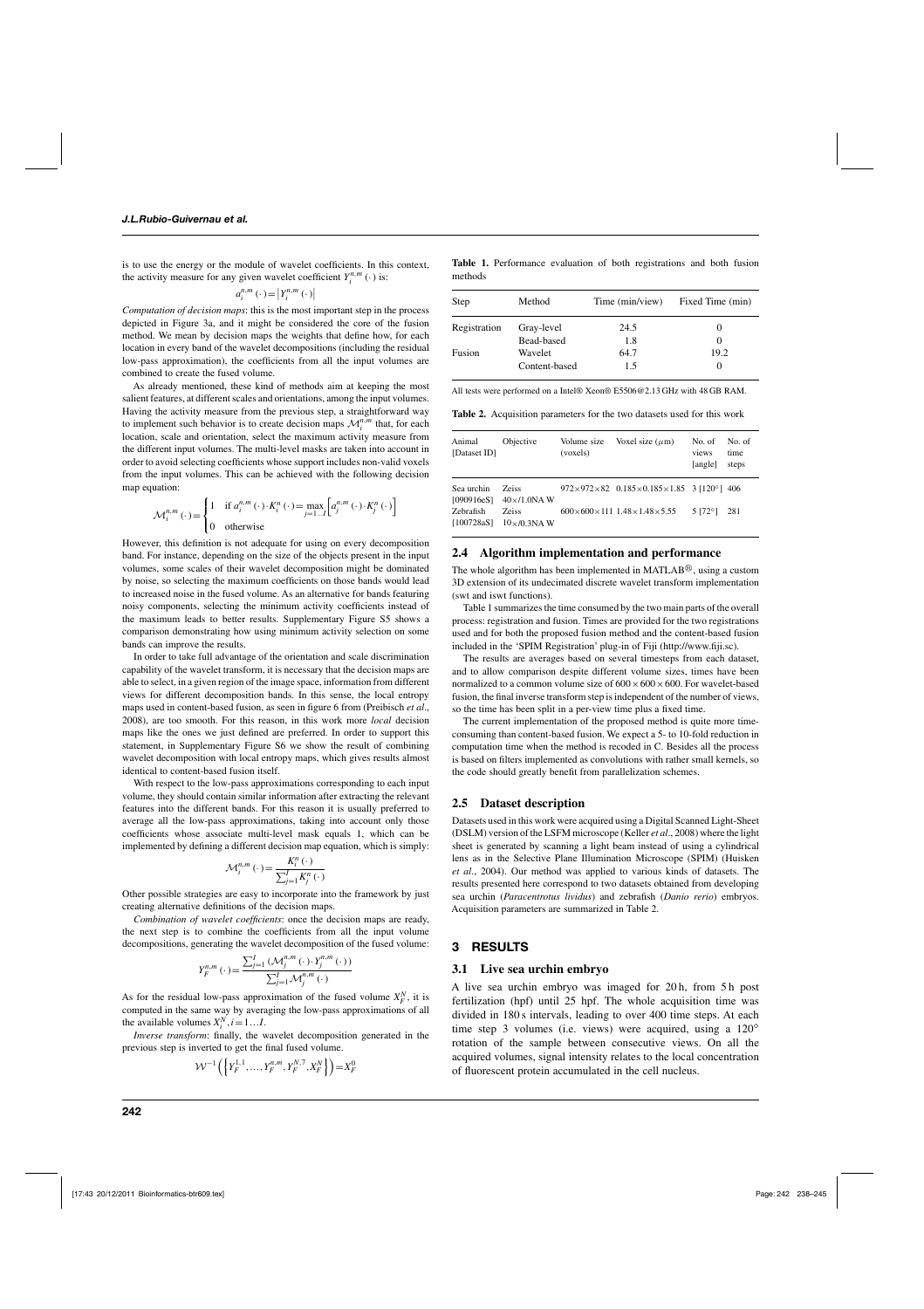

**Fig. 4.** Results of the proposed method on a sea urchin embryo, imaged at 20 h post-fertilization (hpf). Each column shows three orthogonal slices from a single volume. Columns 1–3 contain slices from each of the three acquired views, while column 4 contains slices from the volume obtained by our fusion method. Rows 1–3 show slices along XY, XZ and YZ planes, respectively. At the bottom of the figure, three line profiles compare each of the individual views with the fusion. On each profile, the blue plot represents intensity values on the corresponding view, while the yellow line follows intensity on the fused volume. Line segments have been overlaid to the XZ slices (middle row), in parallel to the group of five cells represented by the profiles.

The sample did not contain fluorescent beads in this study, so the image registration method used before the fusion is the aforementioned gray-level affine registration (Thevenaz *et al*., 1998).

After views registration, we applied the wavelet fusion method as described in Section 2.3. A 3D undecimated DWT was used as  $W(X_i^0)$ , with *haar* wavelet filters and three scales (*N* = 3). Regarding the different possibilities for computation of decision maps (as discussed in Section 2.3), the following configuration parameters were used for this dataset:

- Minimum activity selection for bands in scale 1 (the finest) which is dominated by noise.
- Maximum activity selection for bands in scales 2 and 3, which contain the most relevant detail information.
- Averaging of the low-pass approximations.

Figure 4 shows an example of the fusion performance, by comparing slices and profiles of the fused volume and the acquired views corresponding to a time step around 20 hpf.

Each of the three views provides an incomplete picture of the embryo, with some regions showing sharp and bright nuclei, while

others exhibit heavy blurring and even some missing nucleus. Nevertheless, slices from the fused volume present overall sharp nuclei with good contrast. At the bottom of the figure line profiles show that the fusion provides the best representation of cell populations, because even though each view might show increased brightness and contrast for some cells, they might completely miss other ones that are indeed recovered in the fused volume.

The whole dataset (406 time steps) was processed similarly. A complete view of the results for this dataset is showed in the video displaying the evolution of the embryo during the 20 h of the imaging procedure (Supplementary Movie  $S11$ )<sup>1</sup>. Supplementary Movie S11 shows the improvement of individual cell identification in the fused volume that becomes even more obvious as the embryo grows and the individual views are unable to properly capture the details of the whole embryo.

#### **3.2 Live zebrafish embryo**

The second example is a live zebrafish embryo imaged for 12 h, starting at 5 hpf. The whole acquisition time was divided in

1Direct download available at [http://www.die.upm.es/im/videos/SPIM/](http://www.die.upm.es/im/videos/SPIM/Movie_S11.avi) Movie\_S11.avi (last accessed date November 27, 2011).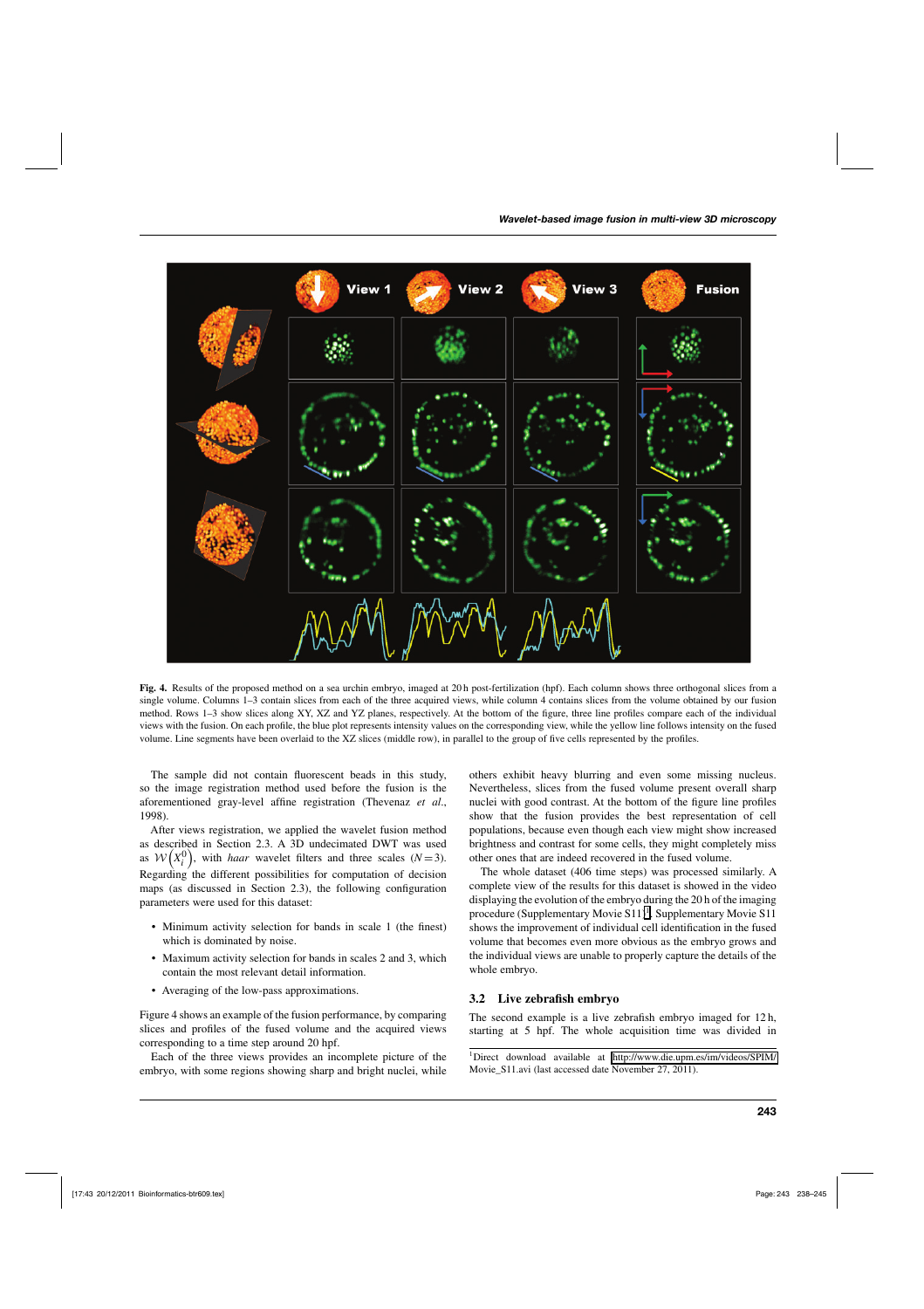155 s intervals, leading to over 280 time steps. At each time step five volumes (i.e. views) were acquired, using a 72° rotation of the sample between consecutive views. In all the acquired volumes, signal intensity correlates with the fluorescent protein concentration in the cell nucleus.

Fluorescent beads were added to the mounting medium, so that the bead-based registration method could be used. This means that the five acquired views show little overlapping information as shown in Supplementary Figure S7. For this reason, standard gray-based registration would be very challenging for this dataset, and beadbased registration is preferred.

The last column in Supplementary Figure S7 shows the result of fusing the five available views (columns 1–5). The configuration parameters used for this dataset, including wavelet family, number of scales and decision maps computation scheme, were identical to the ones described in Section 3.1 for the sea urchin dataset.

The fusion represents the full embryo better than any of the individual volumes, and, while some regions of the embryo are brighter in one specific view, the fusion captures all the relevant information, keeping good contrast whenever such contrast exists in any of the views (Supplementary Movie  $S12$ )<sup>2</sup> It is worth mentioning that, due to the size of this embryo, each view appears highly blurred in some regions, but the fusion method is able to deal with this situation and gives preference to non-blurred information from other views.

Supplementary Figure S8 shows snapshots of the renders available in the video, with the five original views around the resulting fused volume. For both Supplementary Figure S8 and Movie S12, a hard threshold was applied to the original and fused volumes in order to reduce the number of visible beads in the renders.

#### **3.3 Comparison with existing methods**

For both datasets, we have also compared our results with those of the previously mentioned content-based weighted averaging (Preibisch *et al*., 2008), which is also PSF independent and freely available as part of Fiji open-source image processing package.

The comparison between our method and Preibisch *et al*.'s method is shown in Supplementary Figure S9 for the sea urchin embryo, and in Figure 5 for the zebrafish. The results of the wavelet-based fusion method look less blurred, and more individual nuclei can be distinguished. The latter is supported by the line profile comparison through a group of three nuclei in a blurred region (Fig. 5). For the sea urchin, the difference is less striking, but the line profiles in Supplementary Figure S9, reveals slightly better peak contrast with our wavelet fusion method (in blue) compared to the content-based fusion (in yellow).

Additionally, a quantitative comparison was carried out on two different timesteps for both datasets, by measuring the contrast of several line profiles, each one passing through two adjacent nuclei. An overall 31% improvement was measured for the proposed method in comparison to content-based fusion. The details are provided in Supplementary Figure S10.



**Fig. 5.** Comparison of content-based fusion (left column) and our fusion method (right column) for the zebrafish embryo, same slices as in Supplementary Figure S7. At the bottom, a line profile comparison of both (content-based fusion in yellow and our fusion in blue) across a group of three cells in a blurred region, surrounded by insets showing more detail of the areas where the line profile was obtained.

# **4 DISCUSSION**

We propose a novel methodology to fuse multi-view images, such as those obtained from light-sheet-based fluorescence microscopy, but not limited to that particular technique. Almost any imaging technique in which several volumes of the same object are acquired, each of one providing incomplete and complementary information, could benefit from the proposed fusion scheme, including recent light-sheet techniques like DSLM using structured illumination (Keller *et al*., 2010).

Our method is based on wavelet multi-scale and multi-orientation decomposition of the input volumes, and does not rely on a priori knowledge of the system PSF. While PSF-aware methods have more potential for reducing PSF-related artifacts, the proposed method can be used on those situations in which such knowledge is not available as is the case with LSFM acquisition where the PSF varies over the volume due to light sheet shape and to distorsion caused by the specimen itself.

With respect to the other PSF-independent method mentioned in this work, content-based weighted averaging, the new method

<sup>2</sup>Direct download available at [http://www.die.upm.es/im/videos/SPIM/](http://www.die.upm.es/im/videos/SPIM/Movie_S12.avi) Movie\_S12.avi (last accessed date November 27, 2011).